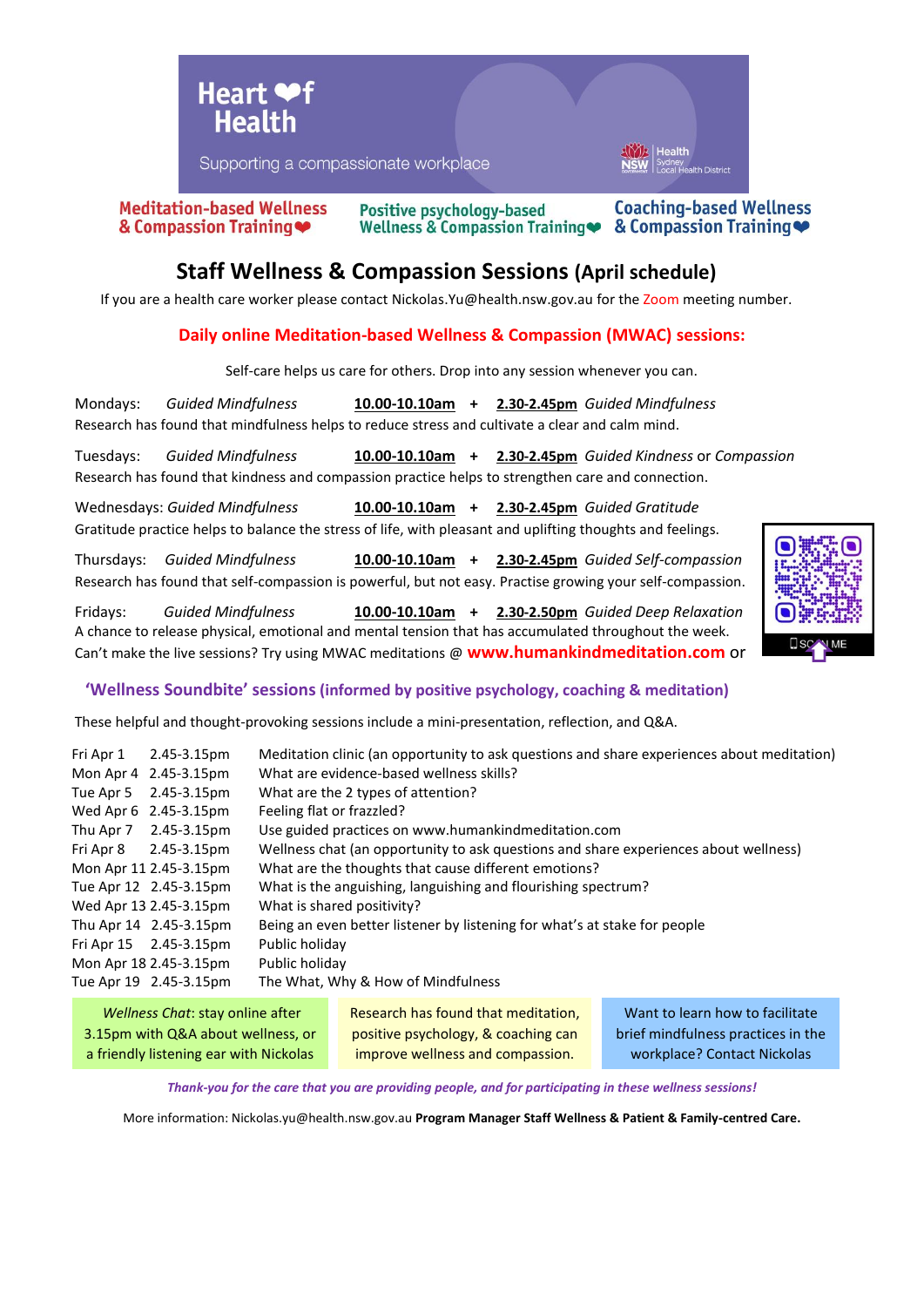

Supporting a compassionate workplace

**Meditation-based Wellness** & Compassion Training

Positive psychology-based Wellness & Compassion Training ●

**Coaching-based Wellness** & Compassion Training

th Dictric

## **Staff Wellness & Compassion Sessions (May schedule)**

If you are a health care worker please contact Nickolas. Yu@health.nsw.gov.au for the Zoom meeting number.

### **Daily online Meditation-based Wellness & Compassion (MWAC) sessions:**

Mondays: *Guided Mindfulness* **10.00-10.10am + 2.30-2.45pm** *Guided Mindfulness* Research has found that mindfulness helps to reduce stress and cultivate a clear and calm mind.

Tuesdays: *Guided Mindfulness* **10.00-10.10am + 2.30-2.45pm** *Guided Kindness* or *Compassion*  Research has found that kindness and compassion practice helps to strengthen care and connection.

Wednesdays: *Guided Mindfulness* **10.00-10.10am + 2.30-2.45pm** *Guided Gratitude*  Gratitude practice helps to balance the stress of life, with pleasant and uplifting thoughts and feelings.

Thursdays: *Guided Mindfulness* **10.00-10.10am + 2.30-2.45pm** *Guided Self-compassion*  Research has found that self-compassion is powerful, but not easy. Gently practise growing your self-compassion.

Fridays: *Guided Mindfulness* **10.00-10.10am + 2.30-2.50pm** *Guided Deep Relaxation* A chance to release physical, emotional and mental tension that has accumulated throughout the week.

If you can't make any of the live online guided meditations there are freely accessible guided MWAC meditations at @ **www.humankindmeditation.com** or scan QR code



**'Wellness Soundbite' sessions (informed by positive psychology, coaching & meditation)**

These helpful and thought-provoking sessions include a mini-presentation, reflection, and Q&A.

| Wed Apr 20                                                              | 2.45-3.15pm            | Hope                                                                                       |                         |  |
|-------------------------------------------------------------------------|------------------------|--------------------------------------------------------------------------------------------|-------------------------|--|
| Thu Apr 21                                                              | 2.45-3.15pm            | Is empathy dangerous?                                                                      |                         |  |
| Fri Apr 22                                                              | 2.45-3.15pm            | Wellness chat (an opportunity to ask questions and share experiences about wellness)       |                         |  |
| Mon Apr 25                                                              | 2.45-3.15pm            | Public holiday                                                                             |                         |  |
| Tue Apr 26                                                              | 2.45-3.15pm            | What are the scientific benefits of mindfulness?                                           |                         |  |
|                                                                         | Wed Apr 27 2.45-3.15pm | Anxiety                                                                                    |                         |  |
| Thu Apr 28                                                              | 2.45-3.15pm            | What is self-compassion and its 3 sub-skills?                                              |                         |  |
| Fri Apr 29                                                              | 2.45-3.15pm            | Meditation clinic (an opportunity to ask questions and share experiences about meditation) |                         |  |
|                                                                         | Mon May 2 2.45-3.15pm  | What is a mindfulness mindset?                                                             |                         |  |
| Tue May 3                                                               | 2.45-3.15pm            | How can we deal with a wandering mind in mindfulness?                                      |                         |  |
|                                                                         | Wed May 4 2.45-3.15pm  | Optimism                                                                                   | <b>Contact Nickolas</b> |  |
| Thu May 5                                                               | 2.45-3.15pm            | What are the keys to high quality connections?                                             | for May-June            |  |
| Fri May 6                                                               | 2.45-3.15pm            | Wellness chat (an opportunity to ask questions about wellness)                             | Schedule of             |  |
|                                                                         | Mon May 9 2.45-3.15pm  | What are common difficulties that arise during mindfulness?                                |                         |  |
|                                                                         | Tue May 10 2.45-3.15pm | How can I use mindfulness to have less stress, struggle and suffering?                     | <b>activities</b>       |  |
|                                                                         | Wed May 11 2.45-3.15pm | Resentment                                                                                 |                         |  |
| How can self-compassion be tender and fierce?<br>Thu May 12 2.45-3.15pm |                        |                                                                                            |                         |  |

*Thank-you for the care that you are providing people, and for participating in these wellness sessions!*

More information: Nickolas.yu@health.nsw.gov.au **Program Manager Staff Wellness & Patient & Family-centred Care.**